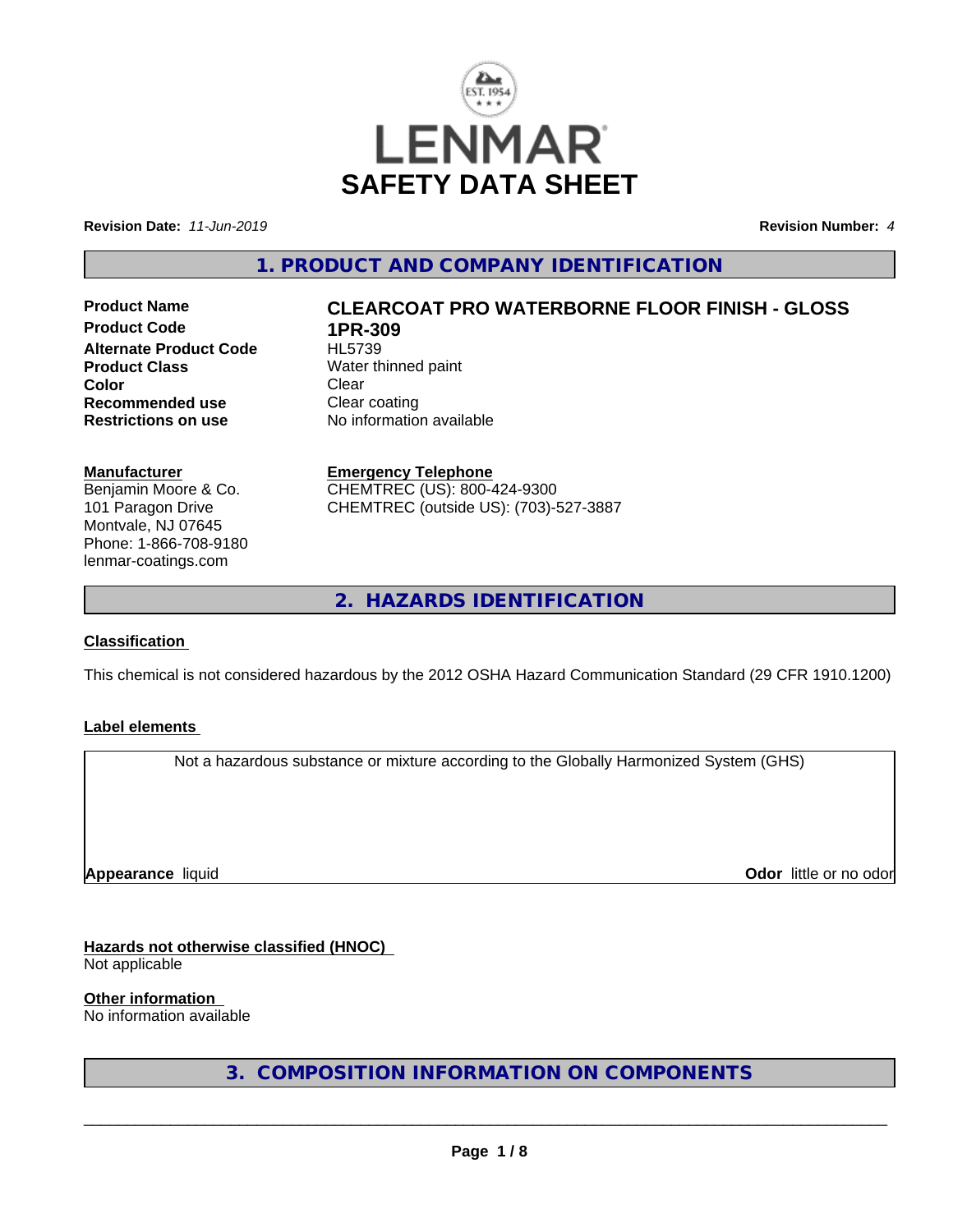| Chemical<br>name                            | --<br>NI.<br>IVU<br>unu | <br>$\mathbf{a}$<br>Neiaht· |
|---------------------------------------------|-------------------------|-----------------------------|
| l monomethvl ether<br>Dipropylene<br>alvcol | 34590-94-8              |                             |

\_\_\_\_\_\_\_\_\_\_\_\_\_\_\_\_\_\_\_\_\_\_\_\_\_\_\_\_\_\_\_\_\_\_\_\_\_\_\_\_\_\_\_\_\_\_\_\_\_\_\_\_\_\_\_\_\_\_\_\_\_\_\_\_\_\_\_\_\_\_\_\_\_\_\_\_\_\_\_\_\_\_\_\_\_\_\_\_\_\_\_\_\_

|                                                  | 4. FIRST AID MEASURES                                                                                    |
|--------------------------------------------------|----------------------------------------------------------------------------------------------------------|
| <b>General Advice</b>                            | No hazards which require special first aid measures.                                                     |
| <b>Eye Contact</b>                               | Rinse thoroughly with plenty of water for at least 15 minutes and consult a<br>physician.                |
| <b>Skin Contact</b>                              | Wash off immediately with soap and plenty of water while removing all<br>contaminated clothes and shoes. |
| <b>Inhalation</b>                                | Move to fresh air. If symptoms persist, call a physician.                                                |
| Ingestion                                        | Clean mouth with water and afterwards drink plenty of water. Consult a physician<br>if necessary.        |
| <b>Most Important</b><br><b>Symptoms/Effects</b> | None known.                                                                                              |
| <b>Notes To Physician</b>                        | Treat symptomatically.                                                                                   |

**5. FIRE-FIGHTING MEASURES**

| <b>Suitable Extinguishing Media</b>                                              | Use extinguishing measures that are appropriate to local<br>circumstances and the surrounding environment.                                   |  |
|----------------------------------------------------------------------------------|----------------------------------------------------------------------------------------------------------------------------------------------|--|
| Protective equipment and precautions for firefighters                            | As in any fire, wear self-contained breathing apparatus<br>pressure-demand, MSHA/NIOSH (approved or equivalent)<br>and full protective gear. |  |
| <b>Specific Hazards Arising From The Chemical</b>                                | Closed containers may rupture if exposed to fire or<br>extreme heat.                                                                         |  |
| Sensitivity to mechanical impact                                                 | No.                                                                                                                                          |  |
| Sensitivity to static discharge                                                  | No.                                                                                                                                          |  |
| <b>Flash Point Data</b><br>Flash point (°F)<br>Flash Point (°C)<br><b>Method</b> | Not applicable<br>Not applicable<br>Not applicable                                                                                           |  |
| <b>Flammability Limits In Air</b>                                                |                                                                                                                                              |  |
| Lower flammability limit:<br><b>Upper flammability limit:</b>                    | Not applicable<br>Not applicable                                                                                                             |  |
| Flammability: 0<br><b>NFPA</b><br>Health: 1                                      | <b>Instability: 0</b><br><b>Special: Not Applicable</b>                                                                                      |  |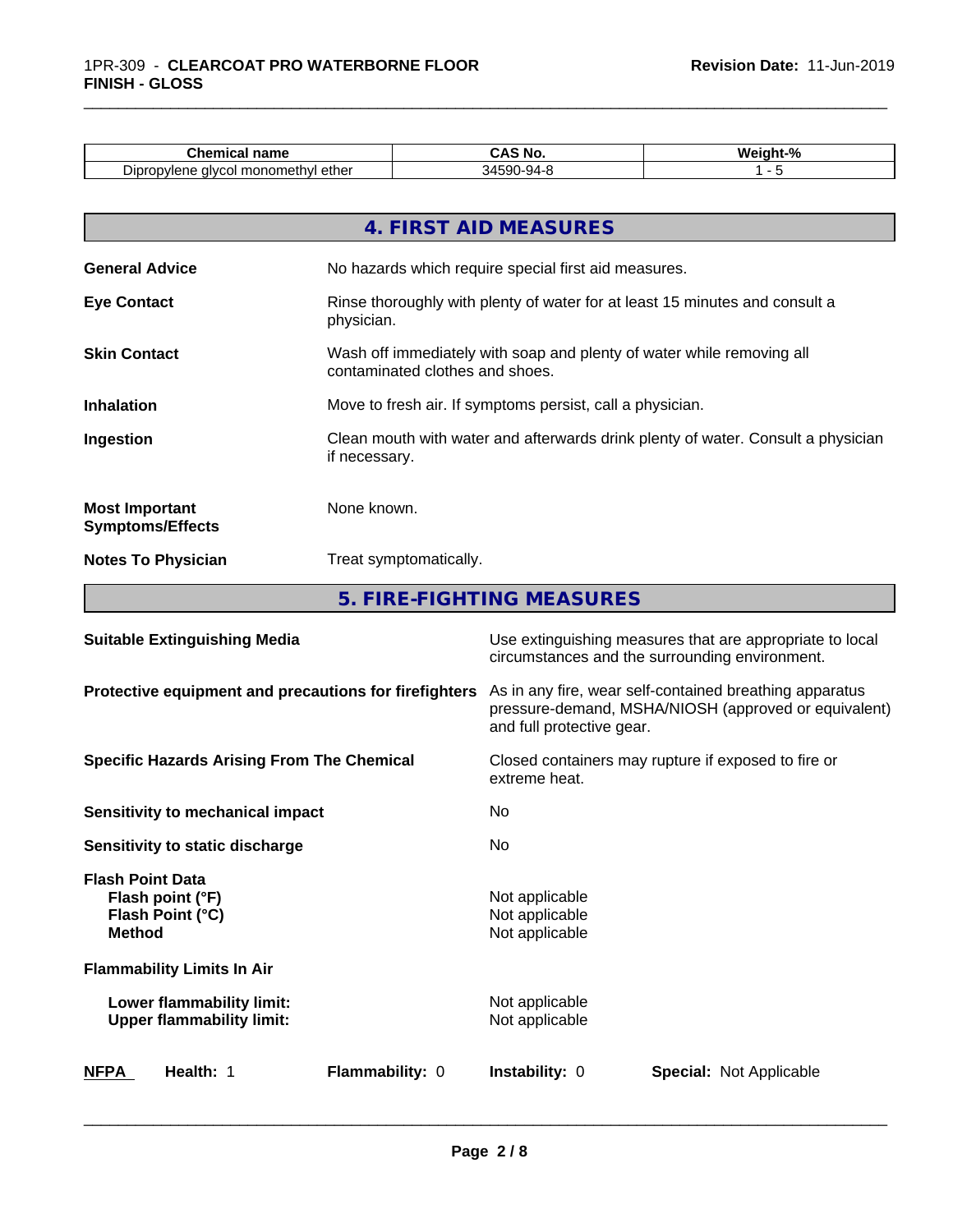#### **NFPA Legend**

- 0 Not Hazardous
- 1 Slightly
- 2 Moderate
- 3 High
- 4 Severe

*The ratings assigned are only suggested ratings, the contractor/employer has ultimate responsibilities for NFPA ratings where this system is used.*

\_\_\_\_\_\_\_\_\_\_\_\_\_\_\_\_\_\_\_\_\_\_\_\_\_\_\_\_\_\_\_\_\_\_\_\_\_\_\_\_\_\_\_\_\_\_\_\_\_\_\_\_\_\_\_\_\_\_\_\_\_\_\_\_\_\_\_\_\_\_\_\_\_\_\_\_\_\_\_\_\_\_\_\_\_\_\_\_\_\_\_\_\_

*Additional information regarding the NFPA rating system is available from the National Fire Protection Agency (NFPA) at www.nfpa.org.*

|                                  | 6. ACCIDENTAL RELEASE MEASURES                                                                                                                                                   |
|----------------------------------|----------------------------------------------------------------------------------------------------------------------------------------------------------------------------------|
| <b>Personal Precautions</b>      | Avoid contact with skin, eyes and clothing. Ensure adequate ventilation.                                                                                                         |
| <b>Other Information</b>         | Prevent further leakage or spillage if safe to do so.                                                                                                                            |
| <b>Environmental precautions</b> | See Section 12 for additional Ecological Information.                                                                                                                            |
| <b>Methods for Cleaning Up</b>   | Soak up with inert absorbent material. Sweep up and shovel into suitable<br>containers for disposal.                                                                             |
|                                  | 7. HANDLING AND STORAGE                                                                                                                                                          |
| Handling                         | Avoid contact with skin, eyes and clothing. Avoid breathing vapors, spray mists or<br>sanding dust. In case of insufficient ventilation, wear suitable respiratory<br>equipment. |
| <b>Storage</b>                   | Keep container tightly closed. Keep out of the reach of children.                                                                                                                |
| <b>Incompatible Materials</b>    | No information available                                                                                                                                                         |
|                                  |                                                                                                                                                                                  |

## **8. EXPOSURE CONTROLS/PERSONAL PROTECTION**

### **Exposure Limits**

| <b>Chemical name</b>                | <b>ACGIH TLV</b> | <b>OSHA PEL</b>                   |
|-------------------------------------|------------------|-----------------------------------|
| Dipropylene glycol monomethyl ether | 100 ppm - TWA    | 100 ppm - TWA                     |
|                                     | 150 ppm - STEL   | $600 \text{ mg/m}^3$ - TWA        |
|                                     | Skin             | prevent or reduce skin absorption |

#### **Legend**

ACGIH - American Conference of Governmental Industrial Hygienists Exposure Limits OSHA - Occupational Safety & Health Administration Exposure Limits N/E - Not Established

| <b>Engineering Measures</b>          | Ensure adequate ventilation, especially in confined areas.               |
|--------------------------------------|--------------------------------------------------------------------------|
| <b>Personal Protective Equipment</b> |                                                                          |
| <b>Eye/Face Protection</b>           | Safety glasses with side-shields.                                        |
| <b>Skin Protection</b>               | Protective gloves and impervious clothing.                               |
| <b>Respiratory Protection</b>        | In case of insufficient ventilation wear suitable respiratory equipment. |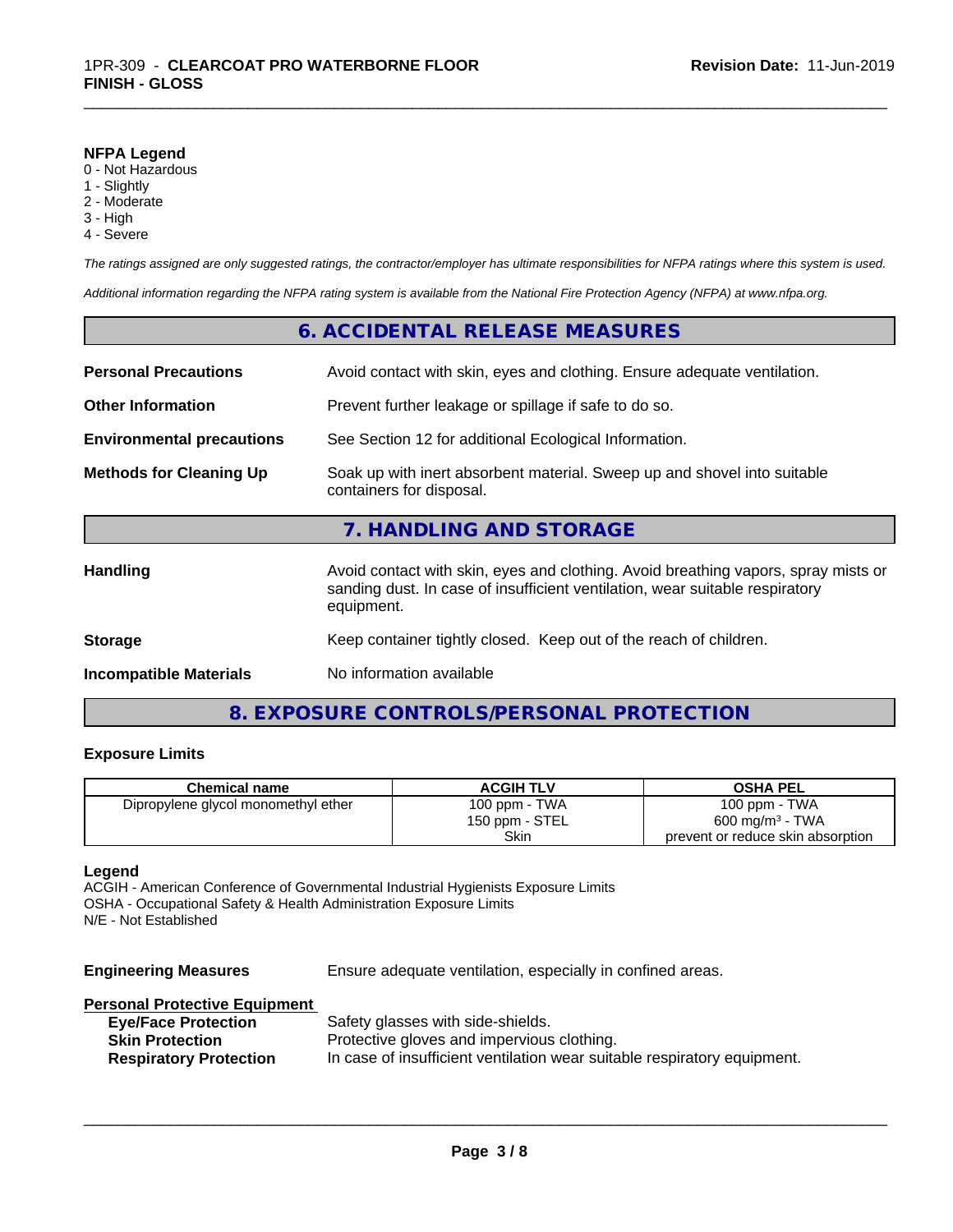**Hygiene Measures** Avoid contact with skin, eyes and clothing. Remove and wash contaminated clothing before re-use. Wash thoroughly after handling.

\_\_\_\_\_\_\_\_\_\_\_\_\_\_\_\_\_\_\_\_\_\_\_\_\_\_\_\_\_\_\_\_\_\_\_\_\_\_\_\_\_\_\_\_\_\_\_\_\_\_\_\_\_\_\_\_\_\_\_\_\_\_\_\_\_\_\_\_\_\_\_\_\_\_\_\_\_\_\_\_\_\_\_\_\_\_\_\_\_\_\_\_\_

## **9. PHYSICAL AND CHEMICAL PROPERTIES**

**Appearance** liquid **Odor** little or no odor **Odor Threshold No information available Density (lbs/gal)** 8.55 - 8.65 **Specific Gravity** 1.02 - 1.04 **pH pH**  $\blacksquare$ **Viscosity (cps)** No information available<br> **Solubility(ies)** No information available **Solubility(ies)**<br> **No information available**<br> **Water solubility**<br> **Water solubility Evaporation Rate No information available No information available Vapor pressure** No information available **Vapor density Vapor** density **Wt. % Solids** 25 - 35 **Vol. % Solids** 20 - 30 **Wt. % Volatiles Vol. % Volatiles** 70 - 80 **VOC Regulatory Limit (g/L)** < 275 **Boiling Point (°F)** 212 **Boiling Point (°C)** 100<br>**Freezing point (°F)** 100<br>32 **Freezing point (°F) Freezing Point (°C)** 0 **Flash point (°F)**<br> **Flash Point (°C)**<br> **Flash Point (°C)**<br> **Clash Point (°C) Flash Point (°C) Method** Not applicable not applicable not applicable not applicable not applicable not applicable not applicable **Flammability (solid, gas)** Not applicable<br> **Upper flammability limit:** Not applicable **Upper flammability limit:**<br> **Lower flammability limit:** Not applicable Not applicable **Lower flammability limit: Autoignition Temperature (°F)**<br> **Autoignition Temperature (°C)** No information available **Autoignition Temperature (°C) Decomposition Temperature (°F)**<br> **Decomposition Temperature (°C)** Moinformation available **Decomposition Temperature (°C)**<br>Partition coefficient

**No information available No information available** 

## **10. STABILITY AND REACTIVITY**

| <b>Reactivity</b>                         | Not Applicable                           |
|-------------------------------------------|------------------------------------------|
| <b>Chemical Stability</b>                 | Stable under normal conditions.          |
| <b>Conditions to avoid</b>                | Prevent from freezing.                   |
| <b>Incompatible Materials</b>             | No materials to be especially mentioned. |
| <b>Hazardous Decomposition Products</b>   | None under normal use.                   |
| <b>Possibility of hazardous reactions</b> | None under normal conditions of use.     |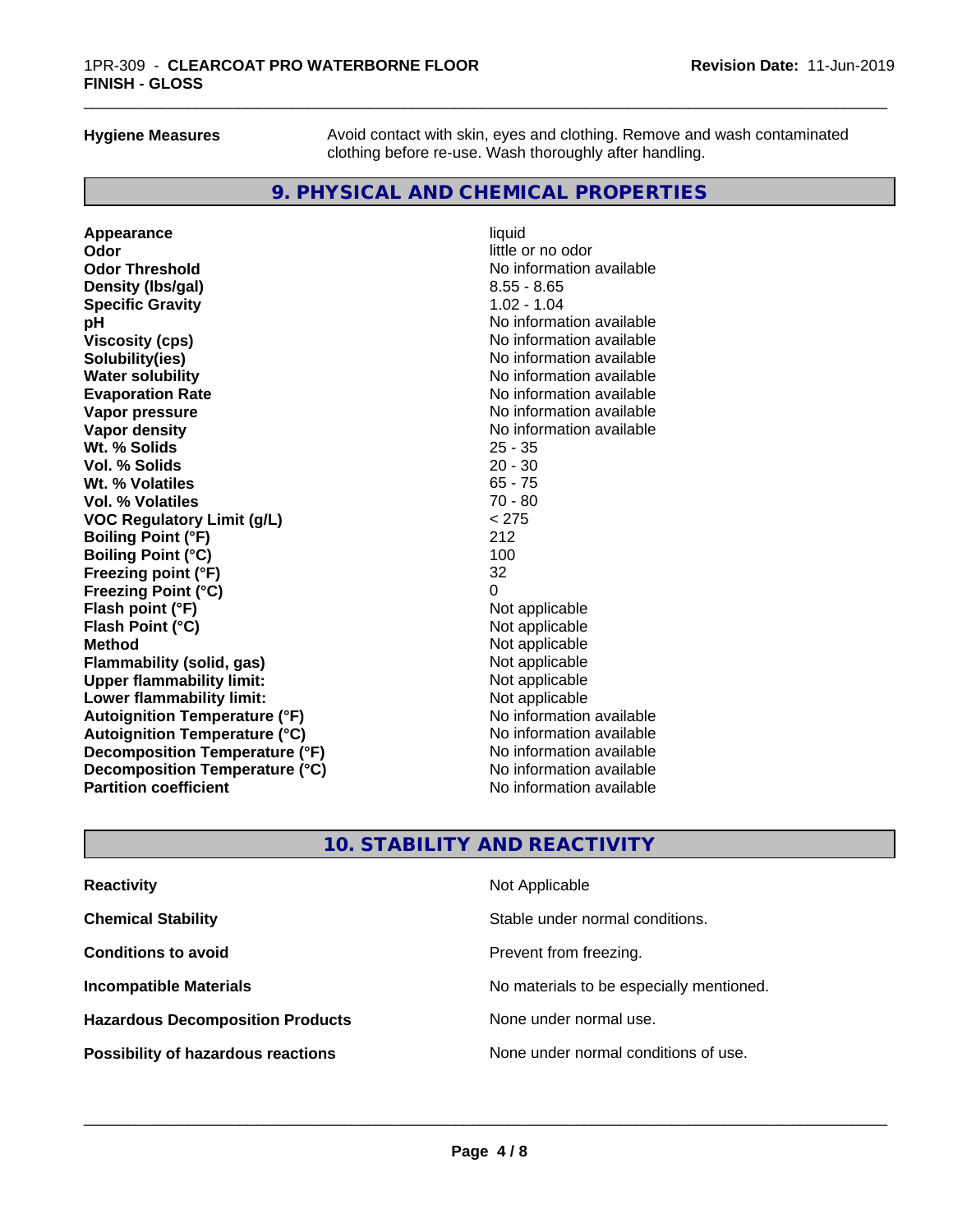## **11. TOXICOLOGICAL INFORMATION**

| <b>Product Information</b>                                                                                                                                                                                                                                                                            |                                                                                                                                                                                                                                                                                                                                                                                                   |
|-------------------------------------------------------------------------------------------------------------------------------------------------------------------------------------------------------------------------------------------------------------------------------------------------------|---------------------------------------------------------------------------------------------------------------------------------------------------------------------------------------------------------------------------------------------------------------------------------------------------------------------------------------------------------------------------------------------------|
| Information on likely routes of exposure                                                                                                                                                                                                                                                              |                                                                                                                                                                                                                                                                                                                                                                                                   |
| <b>Principal Routes of Exposure</b>                                                                                                                                                                                                                                                                   | Eye contact, skin contact and inhalation.                                                                                                                                                                                                                                                                                                                                                         |
| <b>Acute Toxicity</b>                                                                                                                                                                                                                                                                                 |                                                                                                                                                                                                                                                                                                                                                                                                   |
| <b>Product Information</b>                                                                                                                                                                                                                                                                            | No information available                                                                                                                                                                                                                                                                                                                                                                          |
|                                                                                                                                                                                                                                                                                                       | Symptoms related to the physical, chemical and toxicological characteristics                                                                                                                                                                                                                                                                                                                      |
| <b>Symptoms</b>                                                                                                                                                                                                                                                                                       | No information available                                                                                                                                                                                                                                                                                                                                                                          |
|                                                                                                                                                                                                                                                                                                       | Delayed and immediate effects as well as chronic effects from short and long-term exposure                                                                                                                                                                                                                                                                                                        |
| Eye contact<br><b>Skin contact</b>                                                                                                                                                                                                                                                                    | May cause slight irritation.<br>Substance may cause slight skin irritation. Prolonged or repeated contact may dry<br>skin and cause irritation.                                                                                                                                                                                                                                                   |
| <b>Inhalation</b><br>Ingestion<br><b>Sensitization</b><br><b>Neurological Effects</b><br><b>Mutagenic Effects</b><br><b>Reproductive Effects</b><br><b>Developmental Effects</b><br><b>Target organ effects</b><br>STOT - single exposure<br><b>STOT - repeated exposure</b><br>Other adverse effects | May cause irritation of respiratory tract.<br>Ingestion may cause gastrointestinal irritation, nausea, vomiting and diarrhea.<br>No information available<br>No information available.<br>No information available.<br>No information available.<br>No information available.<br>No information available.<br>No information available.<br>No information available.<br>No information available. |

#### **Numerical measures of toxicity**

**The following values are calculated based on chapter 3.1 of the GHS document**

| <b>ATEmix (oral)</b>   | 28477 mg/kg |
|------------------------|-------------|
| <b>ATEmix (dermal)</b> | 86948 mg/kg |

#### **Component Information**

| Chemical name                 | Oral LD50               | Dermal LD50             | Inhalation LC50 |
|-------------------------------|-------------------------|-------------------------|-----------------|
| Dipropylene glycol monomethyl | $= 5400 \mu L/kg$ (Rat) | $= 9500$ mg/kg (Rabbit) |                 |
| ether                         |                         |                         |                 |
| 34590-94-8                    |                         |                         |                 |

#### **Carcinogenicity**

*There are no known carcinogenic chemicals in this product above reportable levels.*

## **12. ECOLOGICAL INFORMATION**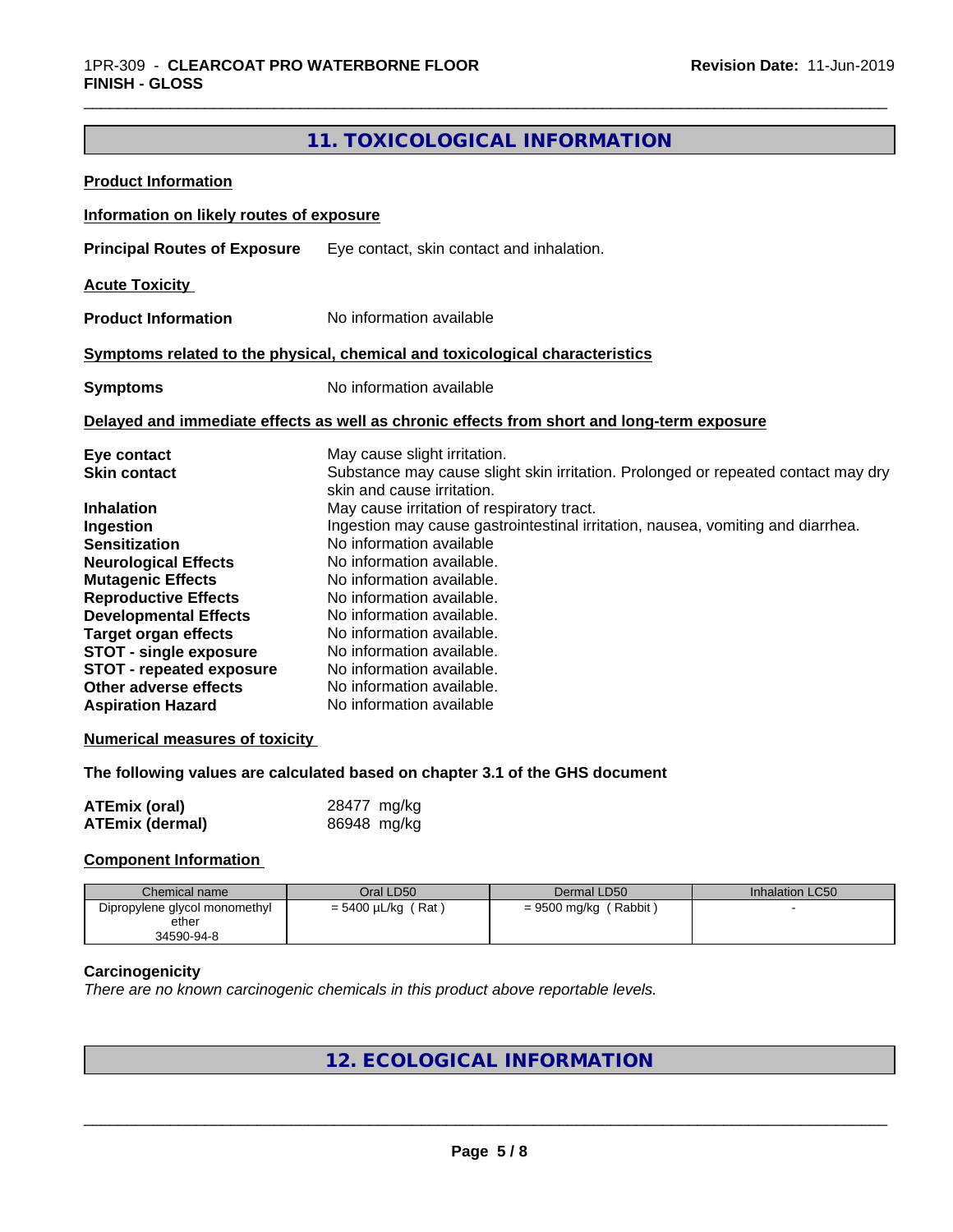\_\_\_\_\_\_\_\_\_\_\_\_\_\_\_\_\_\_\_\_\_\_\_\_\_\_\_\_\_\_\_\_\_\_\_\_\_\_\_\_\_\_\_\_\_\_\_\_\_\_\_\_\_\_\_\_\_\_\_\_\_\_\_\_\_\_\_\_\_\_\_\_\_\_\_\_\_\_\_\_\_\_\_\_\_\_\_\_\_\_\_\_\_

## **Ecotoxicity Effects**

The environmental impact of this product has not been fully investigated.

#### **Product Information**

#### **Acute Toxicity to Fish**

No information available

#### **Acute Toxicity to Aquatic Invertebrates**

No information available

#### **Acute Toxicity to Aquatic Plants**

No information available

#### **Persistence / Degradability**

No information available.

#### **Bioaccumulation**

No information available.

#### **Mobility in Environmental Media**

No information available.

#### **Ozone**

No information available

#### **Component Information**

#### **Acute Toxicity to Fish**

No information available

#### **Acute Toxicity to Aquatic Invertebrates**

No information available

### **Acute Toxicity to Aquatic Plants**

No information available

|                              | 13. DISPOSAL CONSIDERATIONS                                                                                                                                                                                               |
|------------------------------|---------------------------------------------------------------------------------------------------------------------------------------------------------------------------------------------------------------------------|
| <b>Waste Disposal Method</b> | Dispose of in accordance with federal, state, and local regulations. Local<br>requirements may vary, consult your sanitation department or state-designated<br>environmental protection agency for more disposal options. |
|                              | <b>14. TRANSPORT INFORMATION</b>                                                                                                                                                                                          |
| <b>DOT</b>                   | Not regulated                                                                                                                                                                                                             |
| <b>ICAO/IATA</b>             | Not regulated                                                                                                                                                                                                             |
|                              |                                                                                                                                                                                                                           |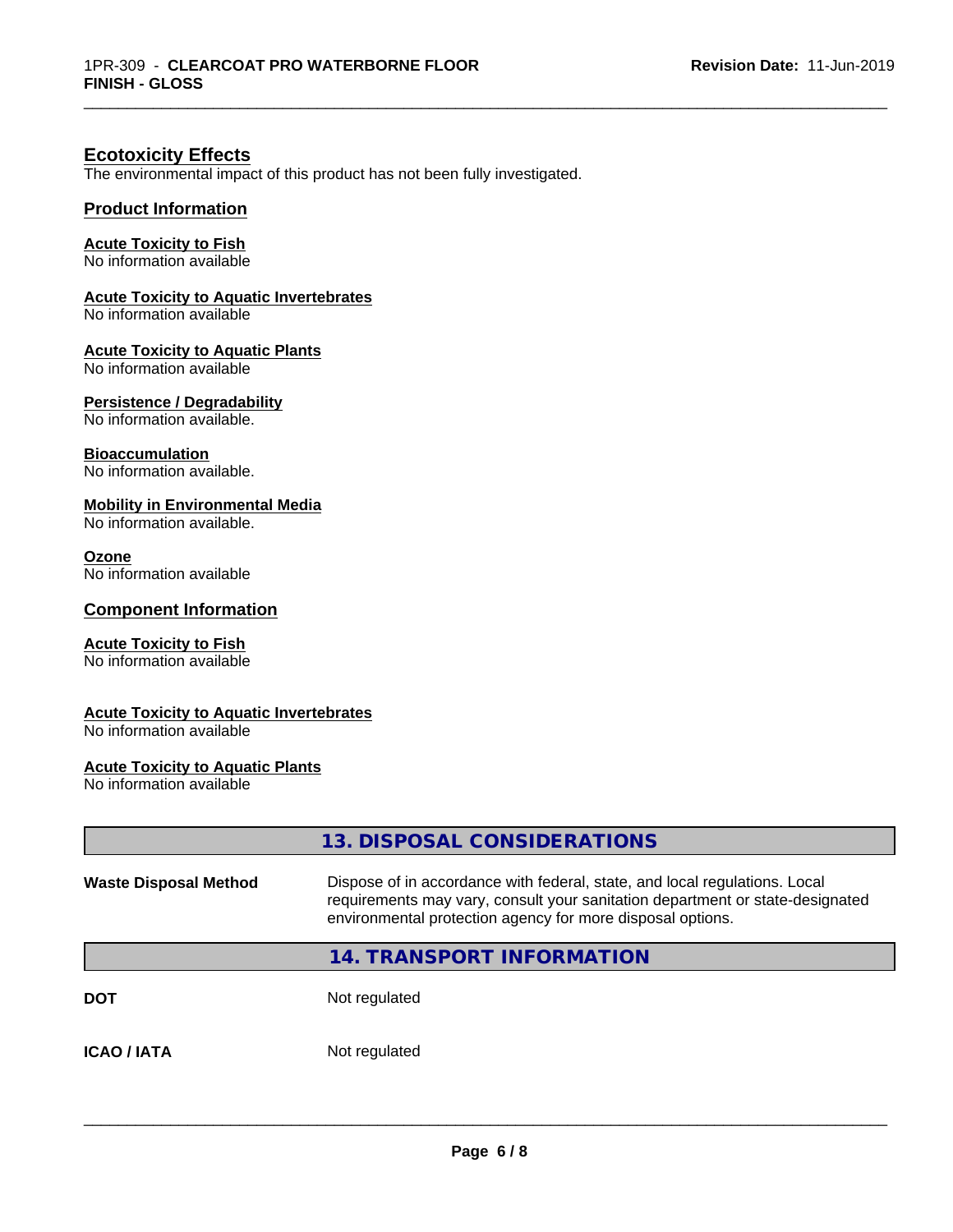**IMDG / IMO** Not regulated

#### **15. REGULATORY INFORMATION**

\_\_\_\_\_\_\_\_\_\_\_\_\_\_\_\_\_\_\_\_\_\_\_\_\_\_\_\_\_\_\_\_\_\_\_\_\_\_\_\_\_\_\_\_\_\_\_\_\_\_\_\_\_\_\_\_\_\_\_\_\_\_\_\_\_\_\_\_\_\_\_\_\_\_\_\_\_\_\_\_\_\_\_\_\_\_\_\_\_\_\_\_\_

## **International Inventories**

| <b>TSCA: United States</b> | Yes - All components are listed or exempt. |
|----------------------------|--------------------------------------------|
| <b>DSL: Canada</b>         | No - Not all of the components are listed. |

## **Federal Regulations**

#### **SARA 311/312 hazardous categorization**

| No |
|----|
| Nο |
| No |
| Nο |
| N٥ |
|    |

#### **SARA 313**

Section 313 of Title III of the Superfund Amendments and Reauthorization Act of 1986 (SARA). This product contains a chemical or chemicals which are subject to the reporting requirements of the Act and Title 40 of the Code of Federal Regulations, Part 372:

| Chemical name                       | CAS No.    | Weight-% | <b>CERCLA/SARA 313</b>     |
|-------------------------------------|------------|----------|----------------------------|
|                                     |            |          | (de minimis concentration) |
| Dipropylene glycol monomethyl ether | 34590-94-8 |          |                            |

#### **Clean Air Act,Section 112 Hazardous Air Pollutants (HAPs) (see 40 CFR 61)**

This product contains the following HAPs:

| Chemical name                       | CAS No.    | Weight-% | <b>Hazardous Air Pollutant</b> |
|-------------------------------------|------------|----------|--------------------------------|
|                                     |            |          | (HAP)                          |
| Dipropylene glycol monomethyl ether | 34590-94-8 |          | Listed                         |

#### **US State Regulations**

#### **California Proposition 65**

**A** WARNING: Cancer and Reproductive Harm– www.P65warnings.ca.gov

#### **State Right-to-Know**

| . <del>.</del> .<br>- -<br>name<br>Chemica                                       | Mass<br>…Jaul  ujulio | <b>Jersey</b><br><b>Nev</b> | <b>`nsylvania</b> |
|----------------------------------------------------------------------------------|-----------------------|-----------------------------|-------------------|
| $\overline{\phantom{a}}$<br>∵ monometh∨l ether ار<br>Dipropylene<br>alvca<br>. 1 |                       |                             |                   |

#### **Legend**

X - Listed